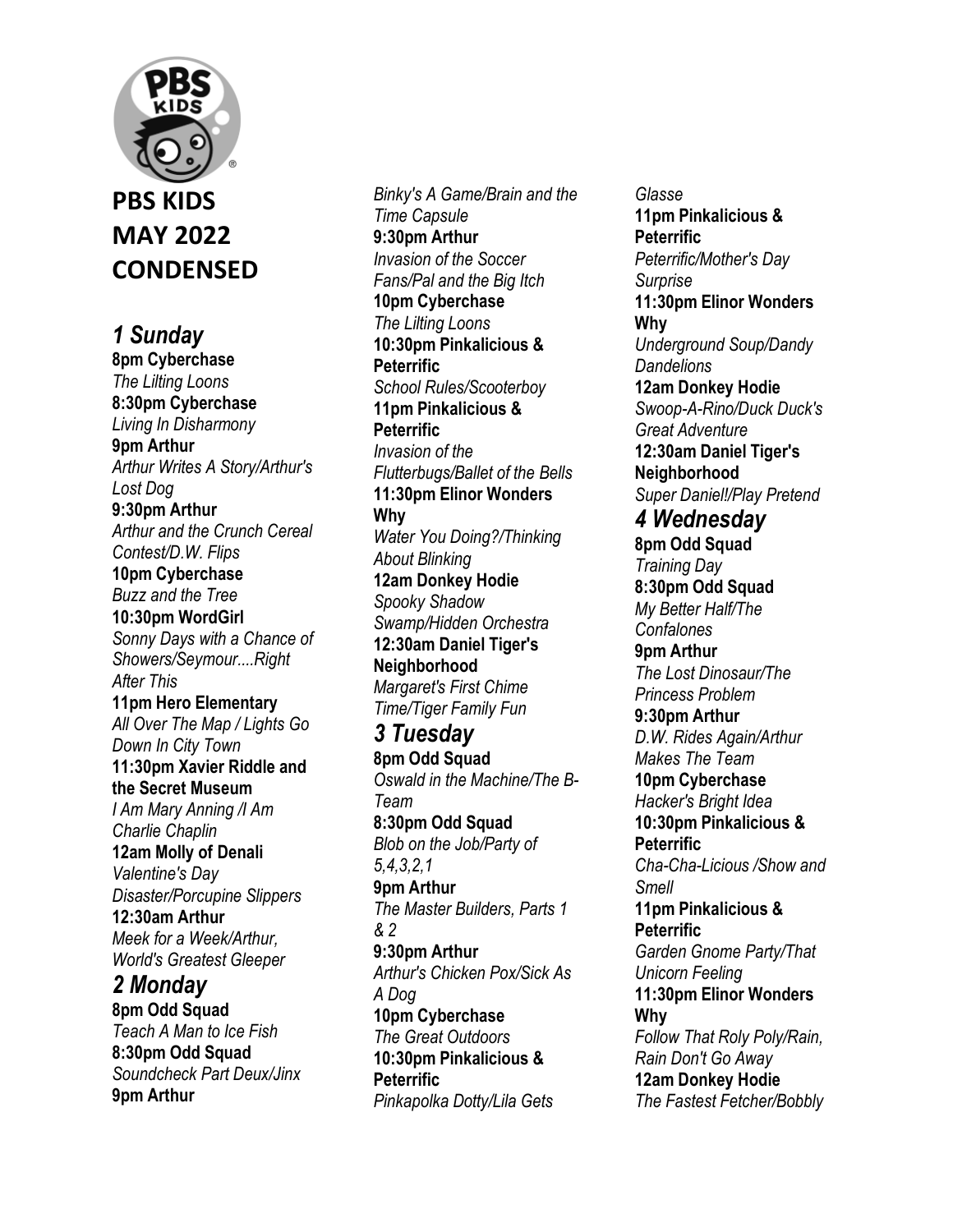

*Ball*  **12:30am Daniel Tiger's Neighborhood**  *Daniel Uses His Words/All Aboard! 5 Thursday*  **8pm Odd Squad**  *The Weight of the World Depends On Orla/Substitute*  **8:30pm Odd Squad**  *The Potato Ultimato/A Fistful of Fruit Juice*  **9pm Arthur**  *Francine and the Soccer Spy/Sue Ellen and the Last Page*  **9:30pm Arthur**  *George Scraps His Sculpture/Arthurs Big Meltdown*  **10pm Cyberchase**  *Model Behavior*  **10:30pm Pinkalicious & Peterrific**  *Treasure Hunt/Cheer Up, Archie*  **11pm Pinkalicious & Peterrific** *Missing Squeakykins/The Cloud-O-Matic*  **11:30pm Elinor Wonders Why**  *Butterfly Party/More Than One Right Way*  **12am Donkey Hodie**  *Being Bob Dog/Panda Panda*  **12:30am Daniel Tiger's Neighborhood**  *Something Special for Dad/I Love You, Mom 6 Friday* 

**8:30pm See Us Coming Together: A Sesame Street** 

**Special 9pm Arthur**  *Arthur's Baby/D.W.'s Baby*  **9:30pm Arthur**  *Sue Ellen's Lost Diary/Arthur's Knee*  **10pm Cyberchase**  *Buzz and the Tree*  **10:30pm Pinkalicious & Peterrific**  *Peterrific/Mother's Day Surprise*  **11pm Pinkalicious & Peterrific**  *Invisible Ink/Rusty's Doghouse*  **11:30pm Elinor Wonders Why**  *These Sneezes/Ari's Lucky Shirt*  **12am Donkey Hodie**  *The Cow and Potato Bug Opera/Everything Explorers*  **12:30am Daniel Tiger's Neighborhood**  *Daniel Says I'm Sorry/The Royal Mudpies 7 Saturday*  **8:30pm See Us Coming Together: A Sesame Street Special 9pm Arthur**  *D.W. Rides Again/Arthur Makes The Team*  **9:30pm Arthur**  *Francine and the Soccer Spy/Sue Ellen and the Last Page*  **10pm Cyberchase**  *The Lilting Loons*  **10:30pm WordGirl**  *It's Your Party and I'll Cry if I Want To/Becky's Bad-itude* 

**11pm Hero Elementary**  *Sparks' Unplugged / Camp Catastrophe*  **11:30pm Xavier Riddle and the Secret Museum**  *I Am Albert Einstein/I Am Carol Burnett*  **12am Molly of Denali**  *Froggy of Denali/Molly Mabray and the Mystery Stones*  **12:30am Arthur**  *Arthur's Chicken Pox/Sick As A Dog 8 Sunday*  **8:30pm See Us Coming Together: A Sesame Street Special 9pm Arthur**  *George Scraps His Sculpture/Arthurs Big Meltdown*  **9:30pm Arthur**  *Arthur's Baby/D.W.'s Baby*  **10pm Cyberchase**  *Living In Disharmony*  **10:30pm WordGirl**  *Road Rage, Anger, and Fury/By Jove, You've Wrecked My Robots!*  **11pm Hero Elementary**  *Bugging Out / Eager Beavers*  **11:30pm Xavier Riddle and the Secret Museum**  *I Am Abraham Lincoln/I Am Jane Jacobs*  **12am Molly of Denali**  *Spring Carnival/Tooey's Hole-I-Day Sweater*  **12:30am Arthur**  *Arthur's Baby/D.W.'s Baby 9 Monday*  **8pm Odd Squad**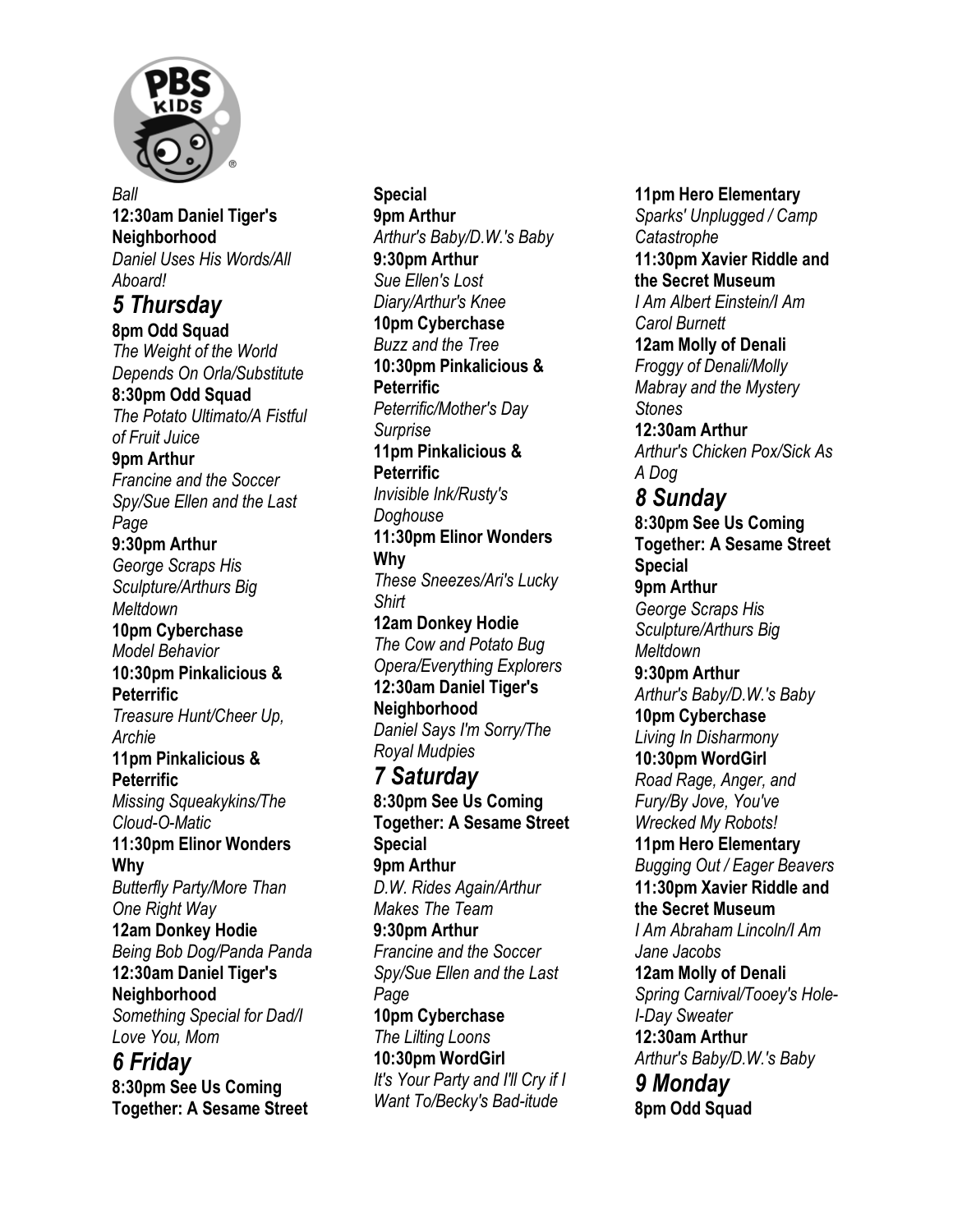

*16-And-A-Half Blocks/Follow The Leader*  **8:30pm Odd Squad**  *Trading Places/Bad Lemonade*  **9pm Arthur**  *Muffy Misses Out/Arthur Takes A Stand*  **9:30pm Arthur**  *Water and the Brain/Arthur The Unfunny*  **10pm Cyberchase**  *Mother's Day*  **10:30pm Pinkalicious & Peterrific**  *Don't Wake Norman/Pinkasaurus*  **11pm Pinkalicious & Peterrific**  *School Rules/Scooterboy*  **11:30pm Elinor Wonders Why**  *A Moth Mystery/Just Peachy*  **12am Donkey Hodie**  *Squibbit/Teamwork Challenge*  **12:30am Daniel Tiger's Neighborhood**  *Daniels Tiger Twirl/You Can Play Your Own Way 10 Tuesday*  **8pm Odd Squad**  *Music of Sound*  **8:30pm Odd Squad**  *Robert Plant/Game Time*  **9pm Arthur**  *Take A Hike, Molly/Slink's Special Talent*  **9:30pm Arthur**  *Arthur's Faraway Friend/Arthur and the Square Dance* 

**10pm Cyberchase**  *Plantasaurus!* 

**10:30pm Pinkalicious & Peterrific**  *Pink Or Treat/Berry Scary*  **11pm Pinkalicious & Peterrific**  *Sidewalk Art/Gnome at Home*  **11:30pm Elinor Wonders Why**  *Butterfly Babies/Elinor's Circus*  **12am Donkey Hodie**  *Best Friends Day/Silly Sticky Situation*  **12:30am Daniel Tiger's Neighborhood**  *Katerina's Costume/Dress Up Day 11 Wednesday*  **8pm Odd Squad**  *Odd In 60 Seconds/Villain Networking*  **8:30pm Odd Squad**  *O Games*  **9pm Arthur**  *The Great Macgrady, Parts 1 & 2*  **9:30pm Arthur**  *Grandma Thora Appreciation Day/Fern's Slumber Party*  **10pm Cyberchase**  *A Reboot Eve to Remember*  **10:30pm Pinkalicious & Peterrific**  *Pink Love/Duocorn*  **11pm Pinkalicious & Peterrific**  *Petercadabra/Sleepless In Pinkville*  **11:30pm Elinor Wonders Why**  *A Garden for All/Band of Explorers*  **12am Donkey Hodie** 

*Royal Sandcastle Builders/Bobski Bounce*  **12:30am Daniel Tiger's Neighborhood**  *Daniel Does Gymnastics/The Big Slide 12 Thursday*  **8pm Odd Squad**  *Mr. Unpredictable/Down The Tubes*  **8:30pm Odd Squad**  *End of the Road*  **9pm Arthur**  *Arthur Vs. The Very Mean Crossing Guard/D.W.'s Very Bad Mood*  **9:30pm Arthur**  *D.W.'s Deer Friend/Buster Hits The Books*  **10pm Cyberchase**  *Team Spirit*  **10:30pm Pinkalicious & Peterrific**  *Fashion Fun/Welcome Pinka Bear*  **11pm Pinkalicious & Peterrific**  *Spoon Sounds/Robotta The Artiste*  **11:30pm Elinor Wonders Why**  *Olive's Library/Nature Walk*  **12am Donkey Hodie**  *Mooing Moon Moths/Stop and Think*  **12:30am Daniel Tiger's Neighborhood**  *Daniels Blueberry Paws/Wow at the Library 13 Friday*  **8pm Nature Cat**  *The Leaf Fairy/Midge Over Troubled Water*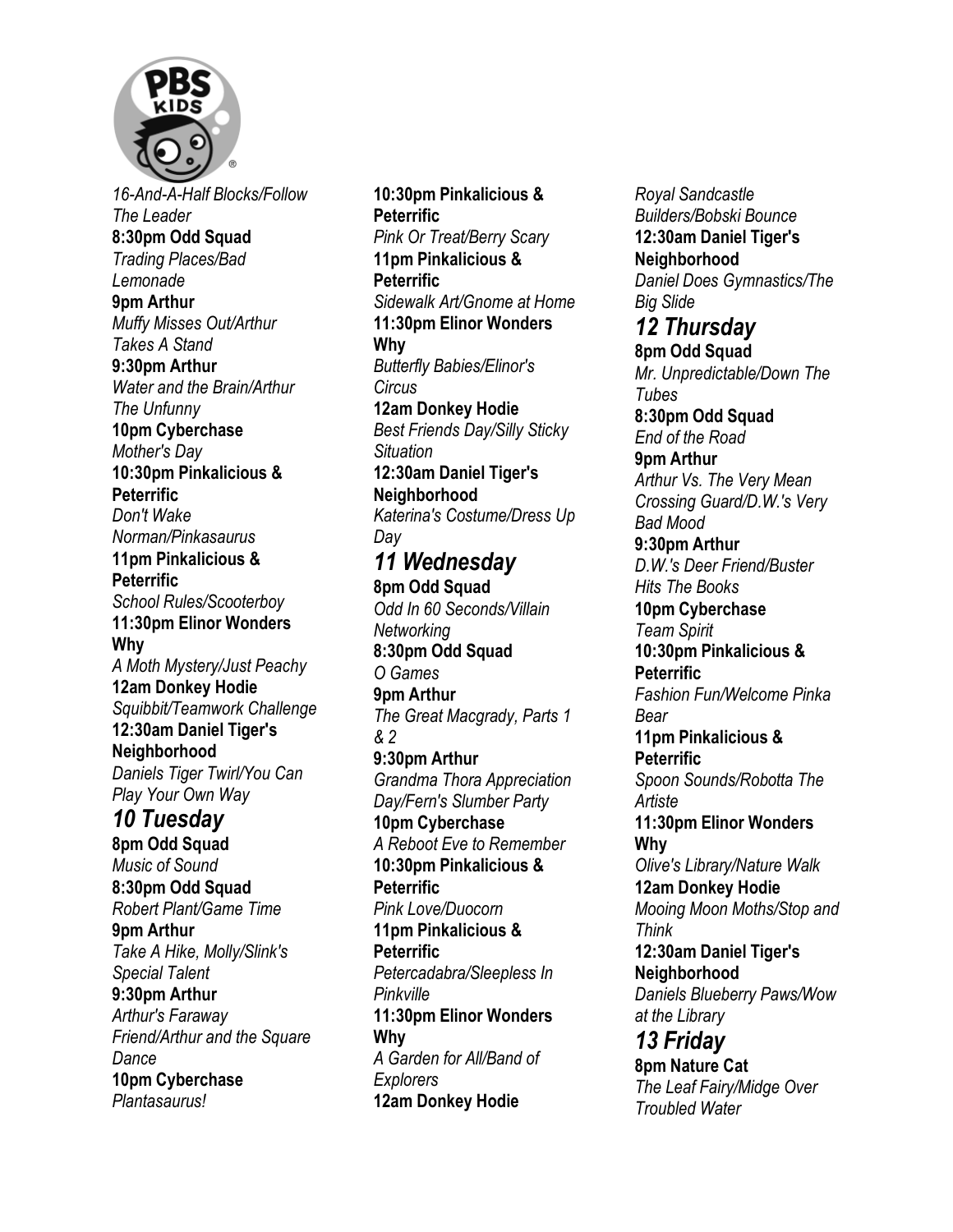

**8:30pm Nature Cat**  *The Nature Nap Dilemma/Captain Nature Cat's Wild River Adventure*  **9pm Nature Cat**  *Nature Dance Party/Bad Dog Bart Jr.*  **9:30pm Arthur**  *D.W.S New Best Friend/Freaky Tuesday*  **10pm Cyberchase**  *Hacker's Bright Idea*  **10:30pm Pinkalicious & Peterrific**  *Butterfly Garden Party/Animal Dance*  **11pm Pinkalicious & Peterrific**  *Dream Salon/The Duck Stops Here*  **11:30pm Elinor Wonders Why**  *Mz. Mole's Glasses/Elinor Stops The Squish*  **12am Donkey Hodie**  *A Big Favor for Grampy/A Fair Way to Bounce*  **12:30am Daniel Tiger's Neighborhood**  *Jodi's Mama Travels for Work/The Tiger Family Babysits 14 Saturday*  **8pm Nature Cat**  *The Leaf Fairy/Midge Over Troubled Water*  **8:30pm Nature Cat**  *The Nature Nap Dilemma/Captain Nature Cat's Wild River Adventure*  **9pm Nature Cat**  *Nature Dance Party/Bad Dog Bart Jr.* 

**9:30pm Arthur**  *The Great Macgrady, Parts 1 & 2*  **10pm Cyberchase**  *A Seedy Business*  **10:30pm WordGirl**  *First One to Win Wins/A Little Bigger WordGirl*  **11pm Hero Elementary**  *Squeak to Me / Team's Song Theme Song*  **11:30pm Xavier Riddle and the Secret Museum**  *I Am Edmund Hillary/I Am Celia Cruz*  **12am Molly of Denali**  *Grandpa's Drum/Have Canoe, Will Paddle*  **12:30am Arthur**  *Arthur's Faraway Friend/Arthur and the Square Dance 15 Sunday*  **8pm Nature Cat**  *The Leaf Fairy/Midge Over Troubled Water*  **8:30pm Nature Cat**  *The Nature Nap Dilemma/Captain Nature Cat's Wild River Adventure*  **9pm Nature Cat**  *Nature Dance Party/Bad Dog Bart Jr.*  **9:30pm Arthur**  *D.W.'s Deer Friend/Buster Hits The Books*  **10pm Cyberchase**  *Sustainable By Design*  **10:30pm WordGirl**  *Wordbot/Mount Rush Here*  **11pm Hero Elementary**  *Heroes In Space, Part 1 / Heroes In Space, Part 2* 

**11:30pm Xavier Riddle and the Secret Museum**  *I Am Johann Sebastian Bach/I Am Marie Curie*  **12am Molly of Denali**  *Berry Itchy Day/Herring Eggs Or Bust*  **12:30am Arthur**  *Grandma Thora Appreciation Day/Fern's Slumber Party 16 Monday*  **8pm Odd Squad**  *Rookie Night/Who Let The Doug Out?*  **8:30pm Odd Squad**  *Trials and Tubulations*  **9pm Arthur**  *Cents-Less/Buster The Lounge Lizard*  **9:30pm Arthur**  *Grandma Thora Appreciation Day/Fern's Slumber Party*  **10pm Cyberchase**  *Watts of Halloween Trouble*  **10:30pm Pinkalicious & Peterrific**  *Paintbrush Boy and Pencil Girl/Save A Tree*  **11pm Pinkalicious & Peterrific**  *Peter's Pet/Cupcake Calamity*  **11:30pm Elinor Wonders Why**  *Speed Racer/One of These Goats*  **12am Donkey Hodie**  *The Masked Veggies/The Royal Hosts*  **12:30am Daniel Tiger's Neighborhood**  *Margaret Gets All The Attention/Prince Tuesday Visits*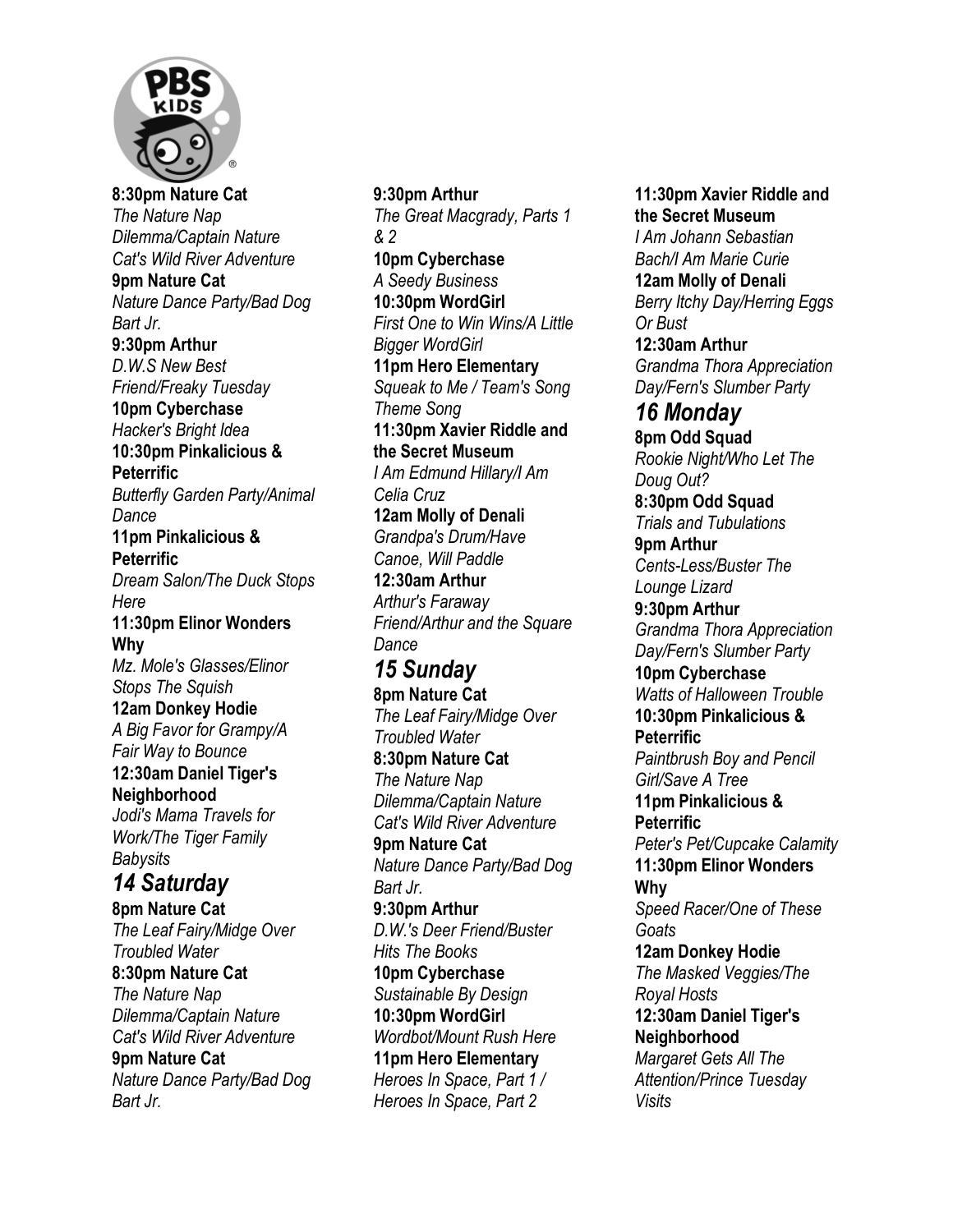

*17 Tuesday*  **8pm Odd Squad**  *O Is for Opposite/Agent Oksana's Kitchen Nightmares*  **8:30pm Odd Squad**  *Not So Splash/Switch Your Partner Round and Round*  **9pm Arthur**  *Buster's Secret Admirer/The Last King of Lambland*  **9:30pm Arthur**  *Francine Redecorates/Arthur The Loser*  **10pm Cyberchase**  *The Great Outdoors*  **10:30pm Pinkalicious & Peterrific**  *Fairy House/Pinkabotta & Peterbotta*  **11pm Pinkalicious & Peterrific**  *Monkey Dance/Royal Peacock Dance*  **11:30pm Elinor Wonders Why**  *The Lizard Lounge/Feathers*  **12am Donkey Hodie**  *Chili Jamboree/Hoof Dancing Is Hard*  **12:30am Daniel Tiger's Neighborhood**  *Calm at the Restaurant/Calm In Class 18 Wednesday*  **8pm Odd Squad**  *The Sandwich Project/Wax On Wax Odd*  **8:30pm Odd Squad**  *No Ifs, Ands, Or Robots/Worst First Day Ever*  **9pm Arthur**  *I Wanna Hold Your Hand/Whistling in the Wind* 

## **9:30pm Arthur**  *How The Cookie Crumbles/Sue Ellen's Little Sister*  **10pm Cyberchase**  *Sustainable By Design*  **10:30pm Pinkalicious & Peterrific**  *Invisible Band/Best Pink Present*  **11pm Pinkalicious & Peterrific**  *Star Light, Star Not So Bright/The Opera-Matic*  **11:30pm Elinor Wonders Why**  *Burrowing Owl Girl/Olive's Tree*  **12am Donkey Hodie**  *Growing The Ungrowdenia/Camp Buddy Buddy*  **12:30am Daniel Tiger's Neighborhood**  *Margaret's First Thank You Day 19 Thursday*  **8pm Odd Squad**  *Sample of New York/It's Not Easy Being Chill*  **8:30pm Odd Squad**  *The Curious Case of Pirate-Itis/Oscar The Couch*  **9pm Arthur**  *Fifteen - Parts I & II*  **9:30pm Arthur**  *D.W.'s Name Game/Finders Key-Pers*  **10pm Cyberchase**  *A Clean Sweep*  **10:30pm Pinkalicious & Peterrific**  *The Monster Trap/The Search*

*for Peter's Whistle*  **11pm Pinkalicious & Peterrific**  *Face Painting/Sailing Away*  **11:30pm Elinor Wonders Why**  *Bird Song/No Need to Shout*  **12am Donkey Hodie**  *Flying Flapjacks/Pickle Penguin Problem*  **12:30am Daniel Tiger's Neighborhood**  *Jodi's Lemonade Stand/Daniel Remembers What He Needs 20 Friday*  **8pm Cyberchase**  *Missing Bats In Sensible Flats*  **8:30pm Cyberchase**  *Journey of a Thousand Food Miles*  **9pm Cyberchase: Space Waste Odyssey 10pm Cyberchase**  *A Recipe for Chaos*  **10:30pm Pinkalicious & Peterrific**  *Slumber Party/Puptastic*  **11pm Pinkalicious & Peterrific**  *Peter's Portrait/Pink Peepers*  **11:30pm Elinor Wonders Why**  *Frozen Fish/Pirate Treasure* **12am Donkey Hodie**  *Good Dog School/Panda Hodie*  **12:30am Daniel Tiger's Neighborhood**  *Daniel Follows the Rules at the Pool/Daniel's First Swim Class 21 Saturday*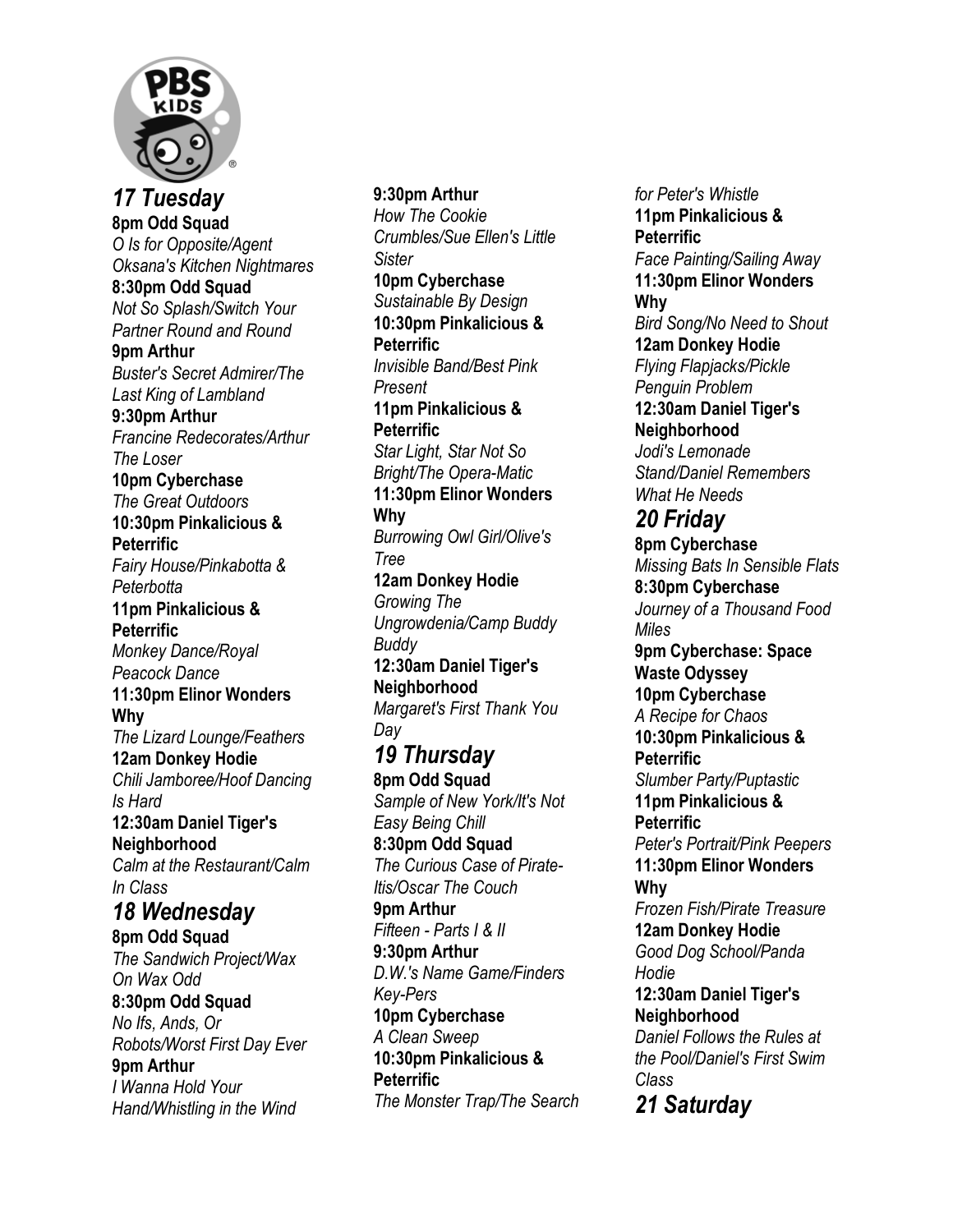

**8pm Cyberchase**  *Missing Bats In Sensible Flats*  **8:30pm Cyberchase**  *Journey of a Thousand Food Miles*  **9pm Cyberchase: Space Waste Odyssey 10pm Cyberchase**  *Traffic Trouble*  **10:30pm WordGirl**  *A Curious Case of Curiosity/There's No V In Team*  **11pm Hero Elementary**  *First Day of School, Part 1 / First Day of School, Part 2*  **11:30pm Xavier Riddle and the Secret Museum**  *I Am Mary Shelley/I Am Harry Houdini*  **12am Molly of Denali**  *Cabbagezilla/Name Game*  **12:30am Arthur**  *Francine Redecorates/Arthur The Loser 22 Sunday*  **8pm Cyberchase**  *Missing Bats In Sensible Flats*  **8:30pm Cyberchase**  *Journey of a Thousand Food Miles*  **9pm Cyberchase: Space Waste Odyssey 10pm Cyberchase**  *A Garden Is Born*  **10:30pm WordGirl**  *The Learnerer/Mr. Big's Dinner and a Scam*  **11pm Hero Elementary**  *Back On Track / Switcheroo-Er*  **11:30pm Xavier Riddle and the Secret Museum** 

*I Am Helen Keller/I Am Alexander Graham Bell*  **12am Molly of Denali**  *First Fish/A-Maze-Ing Snow*  **12:30am Arthur**  *How The Cookie Crumbles/Sue Ellen's Little Sister 23 Monday*  **8pm Odd Squad**  *The Cherry-On-Top-Inator/Sir*  **8:30pm Odd Squad**  *Orlas Birthday/Jeremy*  **9pm Arthur**  *Buster's Garden of Grief/Through The Looking Glasses*  **9:30pm Arthur**  *Muffy's Classy Classics Club/Best Enemies*  **10pm Cyberchase**  *Composting in the Clutch*  **10:30pm Pinkalicious & Peterrific**  *All Tangled Up/Above The Clouds*  **11pm Pinkalicious & Peterrific**  *Pinkalicious/Glitterizer*  **11:30pm Elinor Wonders Why**  *Zig Zag Plant/Butterfly Drinks*  **12am Donkey Hodie**  *The Golden Crunchdoodles/Walking Stick Blues*  **12:30am Daniel Tiger's Neighborhood**  *Disappointed at the Pool/Disappointed at the Farm 24 Tuesday*  **8pm Odd Squad** 

*Orchid's Almost Half Hour Talent Show/The Perfect Score*  **8:30pm Odd Squad**  *Running On Empty*  **9pm Arthur**  *Hide and Snake/Muffy's New Best Friend*  **9:30pm Arthur**  *Grandpa Dave's Memory Album/Buster's Carpool Catastrophe*  **10pm Cyberchase**  *A Garden Is Born*  **10:30pm Pinkalicious & Peterrific**  *A Birthday Party for Kendra/Norman Plans A Playdate*  **11pm Pinkalicious & Peterrific**  *Plantastically Pink/Painting Pixie*  **11:30pm Elinor Wonders Why**  *The Town Picnic/The Amazing Expandable Clubhouse*  **12am Donkey Hodie**  *Potato Pirates/Panda's Special Something*  **12:30am Daniel Tiger's Neighborhood**  *Daniel Learns About Lizards/Daniel Wonders About Trolley 25 Wednesday*  **8pm Odd Squad**  *The Voice/Problem Partners*  **8:30pm Odd Squad**  *Portalandia/Slides and Ladders*  **9pm Arthur**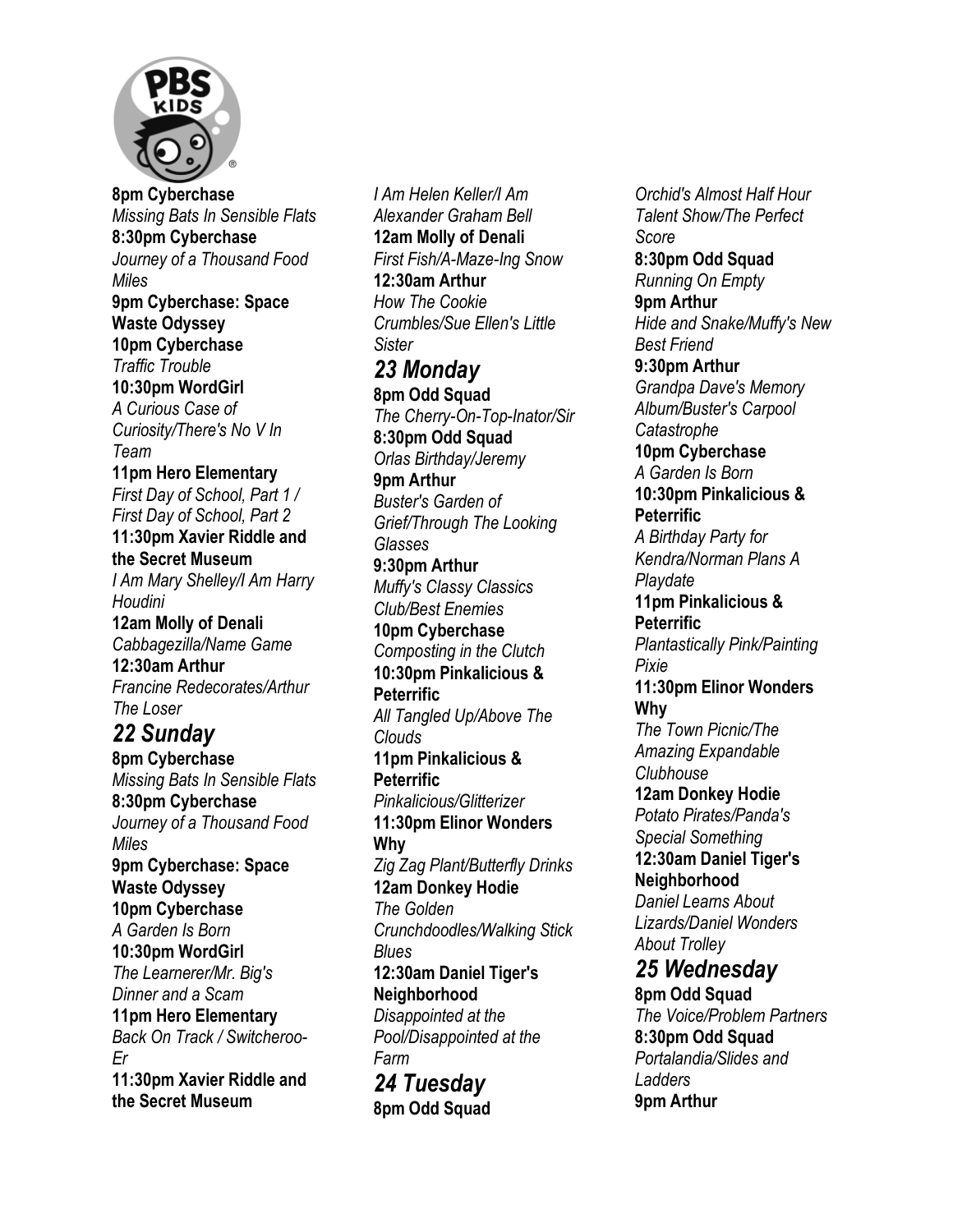

*The Contest/Prove It*  **9:30pm Arthur**  *To Eat Or Not to Eat/S.W.E.A.T.*  **10pm Cyberchase**  *Traffic Trouble*  **10:30pm Pinkalicious & Peterrific**  *Aqualicious/Sing in the Spring*  **11pm Pinkalicious & Peterrific**  *Dancing Shoe/ No Honking*  **11:30pm Elinor Wonders Why**  *Speedy Swimming/Strawberry Jam*  **12am Donkey Hodie**  *Bye Bye, Book/Tater Buddies*  **12:30am Daniel Tiger's Neighborhood**  *The Tiger Family Grows/Daniel Learns About Being A Big Brother 26 Thursday*  **8pm Odd Squad**  *Oona and the Oonabots/The Ninja Situation*  **8:30pm Odd Squad**  *Running On Empty*  **9pm Arthur**  *Buster's Breathless/The Fright Stuff*  **9:30pm Arthur**  *Prunella The Packrat/What's in a Name?*  **10pm Cyberchase**  *Find Those Gleamers!*  **10:30pm Pinkalicious & Peterrific**  *Yodelahee Goat/Pink Mascot*  **11pm Pinkalicious & Peterrific**  *Sand Palace/Zoo Day* 

**11:30pm Elinor Wonders Why**  *To Bee Or Not to Bee/Turtle Crossing*  **12am Donkey Hodie**  *The Try Scouts/Wiz-Kazizz-Kazaam*  **12:30am Daniel Tiger's Neighborhood**  *King Daniel for the Day 27 Friday*  **8pm Nature Cat: The Return of Bad Dog Bart 9pm Wild Kratts Alaska: Hero's Journey 10pm Cyberchase**  *Water Woes*  **10:30pm Pinkalicious & Peterrific**  *The Sparkle Kart/The Pinkville Merry-Go-Round*  **11pm Pinkalicious & Peterrific**  *Drawing Noses/Pinkalicious On Ice*  **11:30pm Elinor Wonders Why**  *Hiding In Plain Sight/Owl Girl*  **12am Donkey Hodie**  *Donkey's Bad Day/Yodel Bird Egg*  **12:30am Daniel Tiger's Neighborhood**  *Daniel Fixes Trolley/Problem Solver Daniel 28 Saturday*  **8pm Nature Cat: The Return of Bad Dog Bart 9pm Wild Kratts Alaska: Hero's Journey 10pm Cyberchase**  *Space Waste Odyssey, Part 1*  **10:30pm WordGirl** 

*A World Without WordGirl, Part 1/A World Without WordGirl, Part 2*  **11pm Hero Elementary**  *AJ's Extra Superpower, Part 1 / AJ's Extra Superpower, Part 2*  **11:30pm Xavier Riddle and the Secret Museum**  *I am Florence Nightingale/I am George Washington Carver*  **12am Molly of Denali**  *Bird in the Hand/Bye-Bye Birdie*  **12:30am Arthur**  *Grandpa Dave's Memory Album/Buster's Carpool Catastrophe 29 Sunday*  **8pm Nature Cat: The Return of Bad Dog Bart 9pm Wild Kratts Alaska: Hero's Journey 10pm Cyberchase**  *Space Waste Odyssey, Part 2*  **10:30pm WordGirl**  *The Birthday Girl's Monstrous Gift/Hal The Haggler*  **11pm Hero Elementary**  *Friends of the Forest / Chicken Hero*  **11:30pm Xavier Riddle and the Secret Museum**  *I Am Leonardo Da Vinci/I Am Amelia Earhart*  **12am Molly of Denali**  *Culture Clash/Party Moose*  **12:30am Arthur**  *To Eat Or Not to Eat/S.W.E.A.T. 30 Monday*  **8pm Odd Squad**